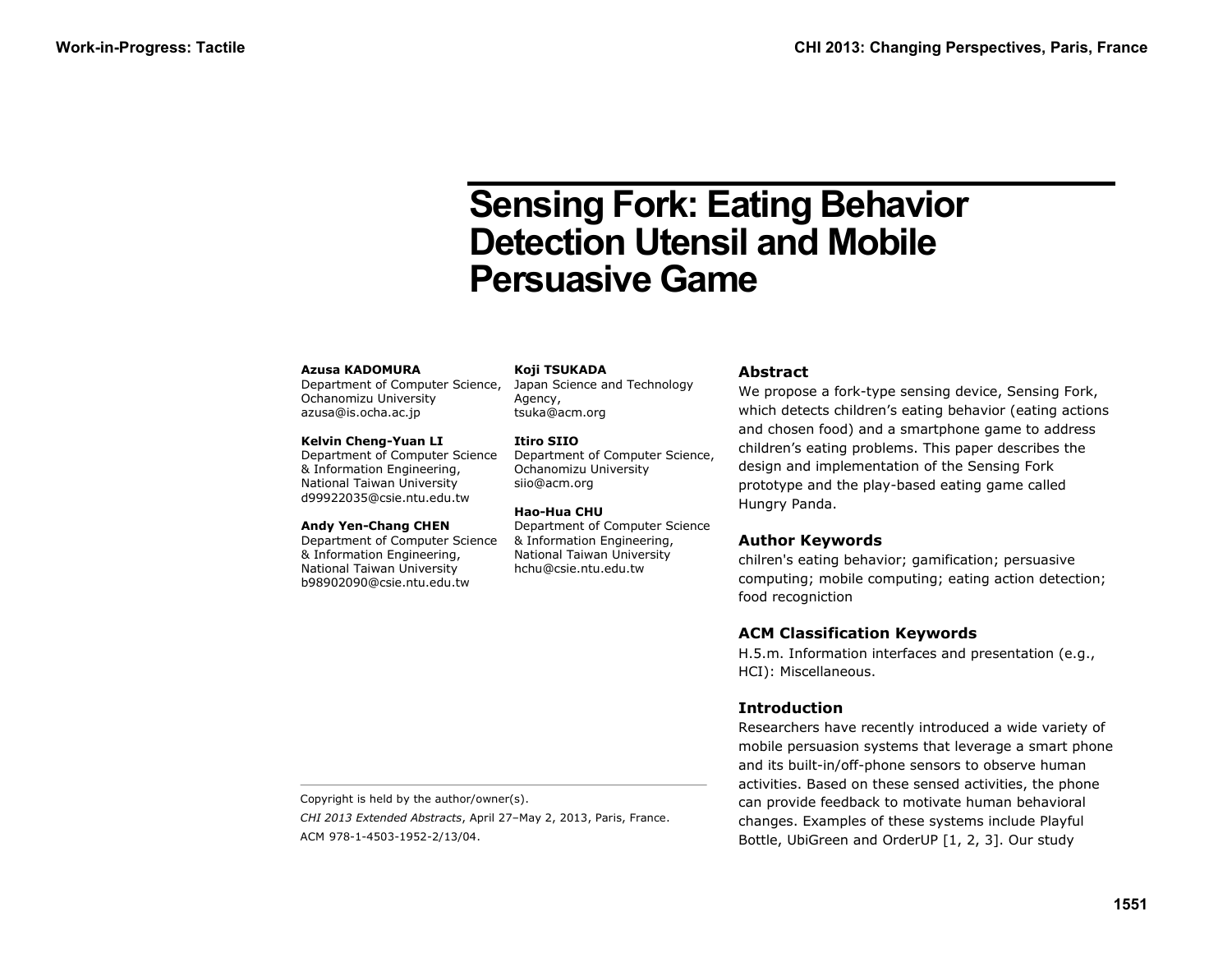

**(a)** Front view.



**(b)** Top view of circuit board



**(c)** Bottom view of circuit board

**Figure 1.** Sensing Fork prototype. Dimensions: L143xW27xH16 mm

targets young children's eating behavior, a most common concern of parents [4, 5, 6] because children's eating behaviors are highly associated with their nutritional health and development.

The prior study developed an interactive fork, called "EaTheremin [7]", which improves dietary habits of children. Hapifork [8] provides tactile feedback of "quick-eating" behavior based on the biting interval. However, the prior systems cannot detect sufficient behaviors because of the limitation of sensors. Specifically, this study focuses on the design and implementation of a Sensing Fork that embeds various miniature sensors, including an accelerometer, a gyroscope sensor, a photocell sensor, and electrodes, to detect children's eating actions and chosen (or avoided) food. The Sensing Fork includes a wireless radio to communicate sensor data to a phone or a mobile device. The mobile device then analyzes the sensor data while providing children with gameplay interactivity to address their eating problems. The Sensing Fork is compact and portable, and is designed for use with a mobile device in various places where food is served, such as homes, nurseries, schools, and restaurants. Although there are utensils other than a fork for embedding smart sensing and activity recognition technology, we selected the fork because it is one of the most basic utensils that young children use to learn self-feeding skill development.

# **Sensing Fork Prototype Design**

The Sensing Fork system has two main components shown: a sensor-embedded fork (Fig. 1) and a mobile phone. The mobile phone contains three software components: (1) an eating action detector that recognizes the state of a fork by analyzing sensor data from the Sensing Fork and then infers a child's eating action from the fork state; (2) a food recognizer that distinguishes a food item that touches the Sensing Fork; and (3) a parent-configurable eating game, called Hungry Panda, which helps parents address a child's eating problem. We start with the description of the design and prototype of the Sensing Fork below.

# **Sensing Fork**

The Sensing Fork uses the following sensors and hardware components packaged together on a small PCB board:

# **- Single-pixel photocell sensor**:

This sensor (Fig. 1(a)) detects four color channels: red, green, blue, and clear. Color serves as a feature to distinguish different food items that touch the fork. The photocell sensor is enclosed in a tiny circuit board, and the board is attached to the tip of the fork's middle tine. When the fork tine is buried within a food item, a tiny white LED illuminates the food color. For food safety and waterproof requirement, we coated the circuit board with transparent dental resin.

# **- Three-axis accelerometer and gyroscope:**

These motion-related sensors provide six degrees of inertial measurements. These motion sensor data are used to determine the fork's motion and state during a child's eating activity. From the fork's motion and state, our system further infers a child's eating action (or inaction). The details of the eating action detector are explained in the section of "Eating Action Detection".

# **- Electrodes and resistance sensing**:

The two outer tines of a fork are wired with electrodes to measure the resistance value of any food item that touches both of the fork's outer tines (Fig. 2). Because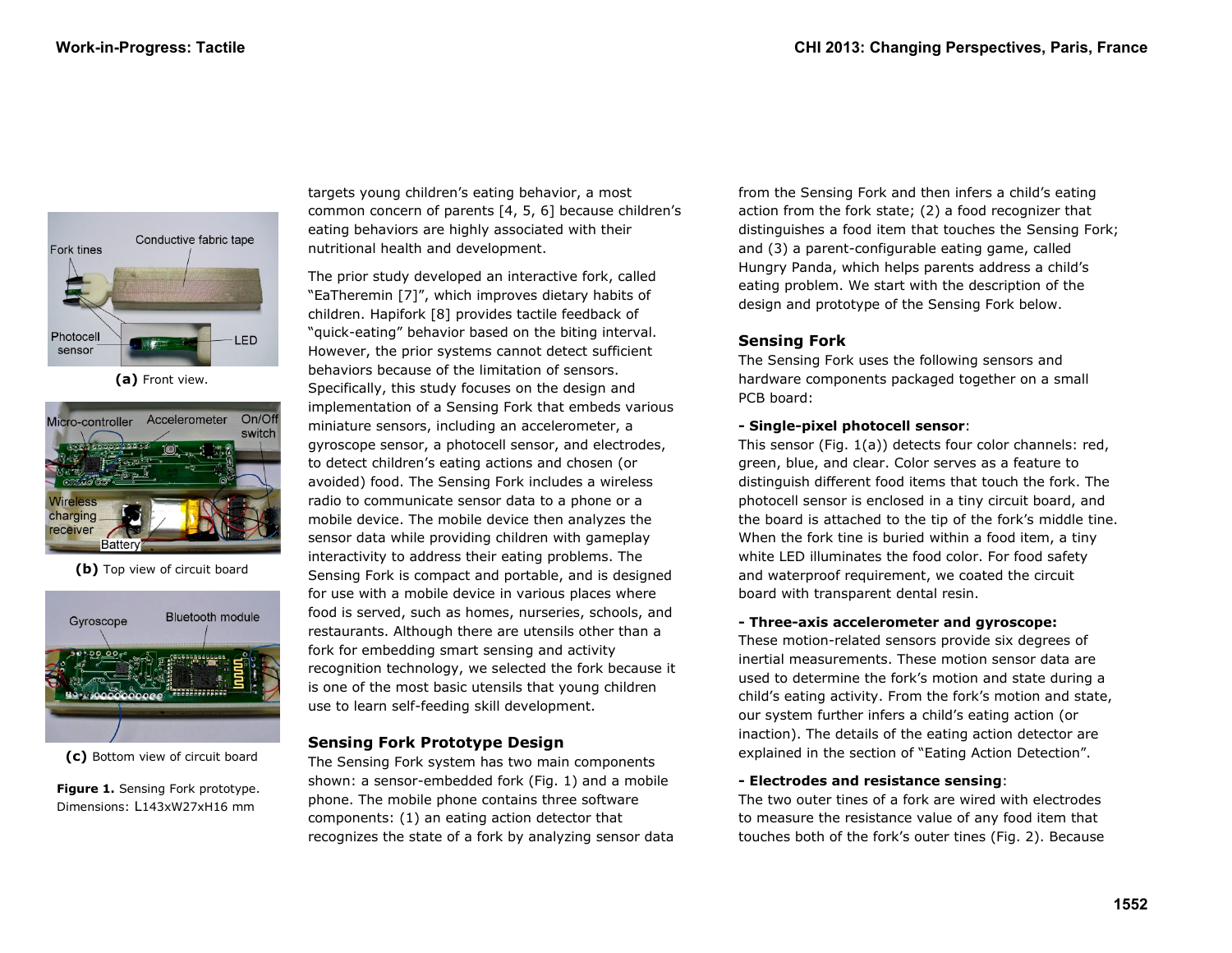





**Figure 2.** Electrodes and resistance sensing schematic. Marker 1 and 2 represent two fork's tines. Marker 3 is the fork's grip.

food items have varying degrees of electrical conductivity, a food's resistance value can be used as a feature for food recognition. The fork grip is wired with an additional electrode. When the fork touches a child's mouth, it completes an electrical circuit that goes from the fork grip to the child's hand and mouth, through the food item on the fork, and finally back at the fork tines. The eating action detector uses these electrodes to infer the fork's state and whether it touches a child's mouth.

The Sensing Fork also contains a Bluetooth radio to periodically transmit sensor readings to a mobile device for data analysis. The Sensing Fork is powered by a 120 mA single-cell lithium battery. We tested the Sensing Fork's battery life to be over two hours at a radio transmission rate of five samples per second. To meet waterproofing and washing requirements, the Sensing Fork uses wireless inductive charging, so that there is no exposure of any electronic conductor on the outside of the device.

# **Eating Action Detection**

The eating action detector analyzes sensor readings from the fork and determines the state of the fork during a child's eating action. Figure 3 shows each of these four fork states, and describes how the proposed system infers these four fork states.

## **- At-rest State:**

The fork is at rest and not held by a child's hand. If the fork is the only eating utensil for the child, this state suggests that the child is not engaging in any eating action. The system infers the *at-rest state* by the lack of motion from the fork's accelerometer and gyroscope sensors.

## **- Holding State:**

The child is holding the fork in his/her hand without any food on the fork. This state suggests that the child has lifted the fork and may be deciding which food item to grab with the fork. The system infers this *holding state* based on the detection of motion by the fork's accelerometer and gyroscope sensors.

## **- Poking State:**

The child is poking a food item and placing the fork's tines in contact with some food. This state suggests that the child is in the process of grabbing food, but has not inserted it into his/her mouth. The system infers the *poking state* from two types of sensors: (1) the two electrodes on the fork tines measure the presence of some food item with a not-null food resistance value, and (2) the photocell sensor detects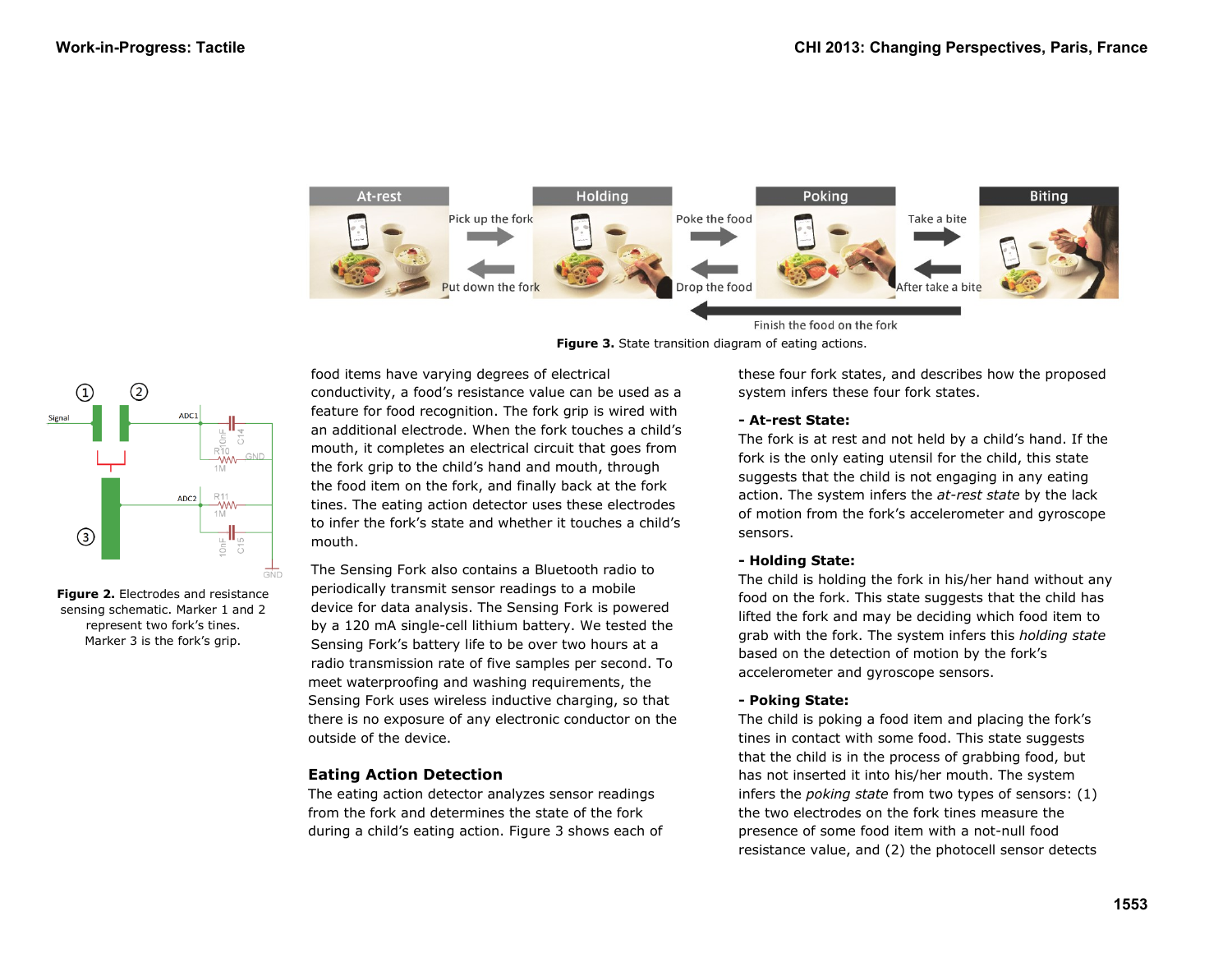

**Figure 4.** The food recognition accuracy of different number of food types.

the presence of some food color. When the fork touches some food, the system triggers the food recognizer (described in the next section).

#### **- Biting State**:

The fork holding a food item touches a child's mouth. This state suggests that the child is biting or tasting food on the fork. The system infers the *biting state* from measuring non-zero readings on the fork circuit connecting a child's hand, the fork, and his/her mouth. To reduce inference errors for the biting state, the system incorporates three mechanisms. (1) The fork's circuit ensures that the fork-holding person must be the same as the eating person. In other words, a child feeding another person does not trigger a biting state. (2) To prevent a child from faking an eating action (i.e., by licking the fork's tines without any food), the system sets a constraint that the *holding state* cannot directly transit to the *biting state*. (3) Accelerometer and gyroscope readings check if the fork's orientation and motion are consistent and conforming to those produced by children's eating gesture. Detecting eating gesture enables the system to filter out similar but noneating actions such as when a child removes the food on the fork by hand.

The system also logs a child's eating frequency, time interval between subsequent bites, and the food selection sequence.

# **Food Recognition**

The food recognizer first trains a model to classify different food items. This model uses two features: food color from the fork's photocell sensor and the food resistance value from the fork's electrodes. Training this food recognition model is performed prior to the start of a meal, in which a child's parent uses the

Sensing Fork to gently poke each food item. The Sensing Fork then collects sample data, including each food item's color and resistance values, and sends this information to a mobile phone that trains a support vector machine classification system [9].

Because the clear channel measures the intensity of light, the sensed RGB readings increase linearly with light intensity. Therefore, the system normalizes the RGB readings based on the light intensity value. The normalized RGB readings serve as features for classification. When food touches the fork, the food recognizer computes the average value over a sliding window of 15 data samples to filter out noise.

We tested the accuracy of the food recognizer in identifying 12 food items purchased from a campus restaurant: spinach, fish balls, white gourd, bitter gourd, eggs, pork, pumpkin, tomato, green peppers, pig blood cake, tofu, and chicken nuggets. Each food item was poked once to acquire a single-point training datum (collecting multiple training samples at multiple points of a food item, or additional parental effort, is likely to produce better classification accuracy). After training data were collected, we poked each food item 10 times to collect testing data.

Figure 4 shows the average case, the best case, and the worst case accuracy of different food combinations and various food items. For example, when classifying two food items, the number of all possible two-item combinations from 12 food items is 66. More food items leads to lower classification accuracy. Some food items are more difficult to distinguish because they have similar color, such as fish balls and chicken nuggets (62.5%).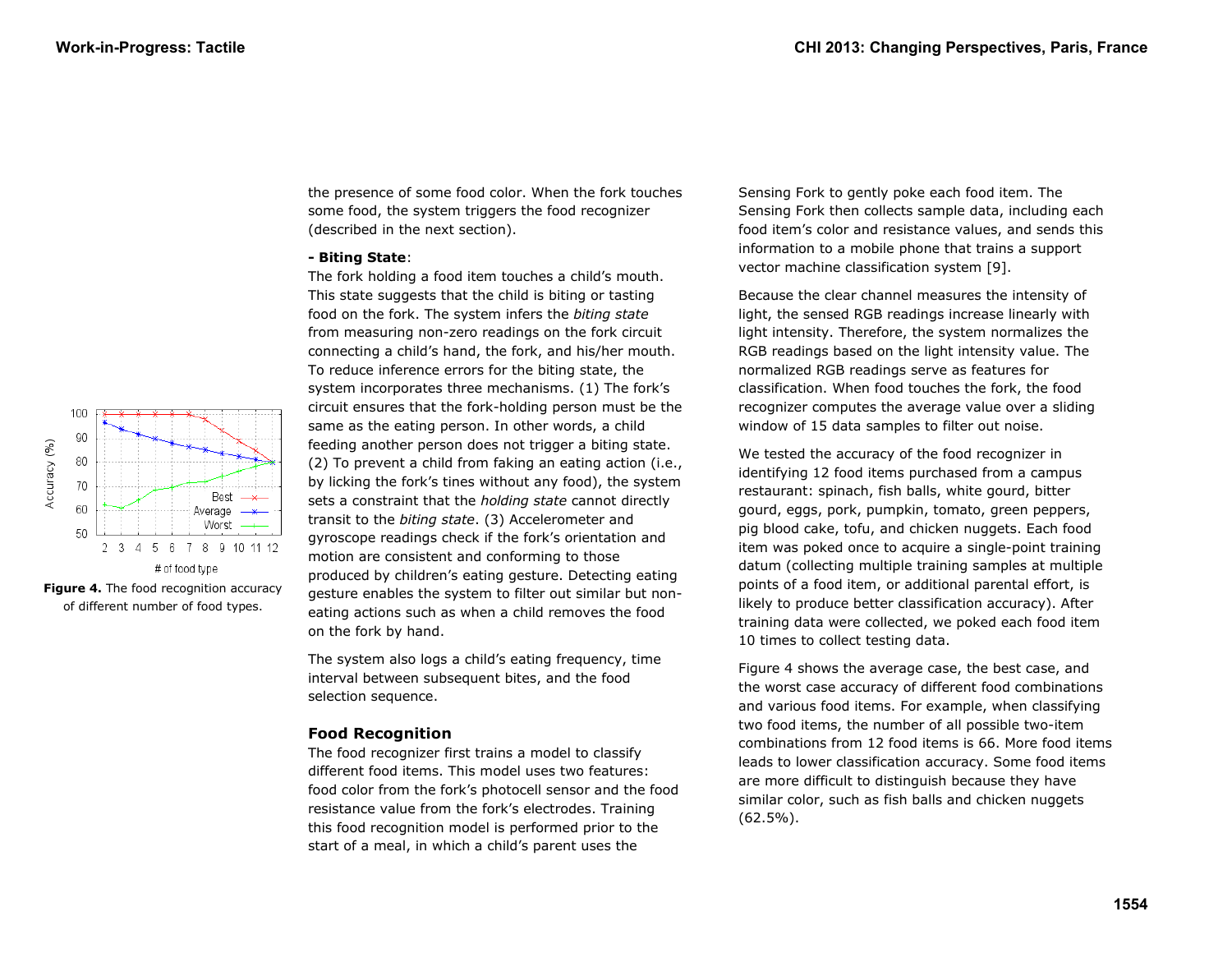

Hungry Panda

# **Hungry Panda Eating Game**

Most children in Japan learn proper nutritional balance in kindergarten. For example, teachers may use the red-yellow-green chart. Red foods (e.g., meat, fish, and eggs) enable our body to "produce blood and muscle," yellow foods (e.g., rice, bread, and potato) enable our body to "produce power and body heat," and green foods (e.g., vegetables, fruits, and mushrooms) enable "conditioning the body."

According to a recent survey of nutritional status and eating behavior for children conducted by the Japanese government [10], the main children's eating problems that parents are concerned about include (1) distraction in eating, (2) picky eating, (3) irregular eating, and (4) slow eating. However, the traditional approach of enforcing proper eating behavior in children often leads to an unbalanced nutritional intake and negative behavioral responses from children [11]. To help parents develop desirable eating behaviors in their children, we designed a play-based eating game, called the Hungry Panda game, to be used with the Sensing Fork. The Hungry Panda game applies the gamification [12] concept to help parents address the discussed four eating problems, and to help in dietary education during mealtimes. We chose the panda motif because it is familiar to Asian children. Figure 5 shows several screenshots of the Hungry Panda game. This game includes the following steps.

- 1. A mother enters the number of food items.
- 2. The mother uses the Sensing Fork to poke each food item. This step collects each food's color and resistance sample data for food classification.
- 3. The mother repeats this step for each food item that will be served to the child.
- 4. The mother pushes the "Let's Eat" button to start the game.
- 5. The Hungry Panda game appears with the fourcolored Dango<sup>1</sup>. The child is now ready to eat and play the game. Three of the four-colored Dangos represent the red/yellow/green food groups corresponding to the educational food chart. The purple Dango represents a child's dislike of the food, which the parent programs into the game to encourage the child to eat.
- 6. When the child eats fish (the red food group), the Hungry Panda also eats the red Dango.
- 7. After the child eats one round of each of four food groups, he/she receives a new Dango and one empty stick.
- 8. When the child consumes more foods in a balanced manner, he/she is awarded with additional empty sticks.

Finally, the mother pushes the "Finish" button on the game, and the Hungry Panda dances with the sticks awarded to the child.

The green title bar on top of the screen disappears over time, reminding children to complete the meal within a proper timeframe. The parent can program this duration. When time is up, the Hungry Panda says goodbye to the child, and the game is over. The Hungry Panda says some terms (e.g., "I am hungry," "I want to eat more," and "Yummy") based on the child's eating behavior and the status of the Sensing Fork (Fig. 3).

Thus, the system can help parents understand their child's eating behavior in daily life. Moreover, in addition to the above reward given by the system, the

<sup>-</sup>Figure 5. The procedure of **Exercise 2** that will be served to the child. The procedure is skewered rice dumplings and Japanese sweet.